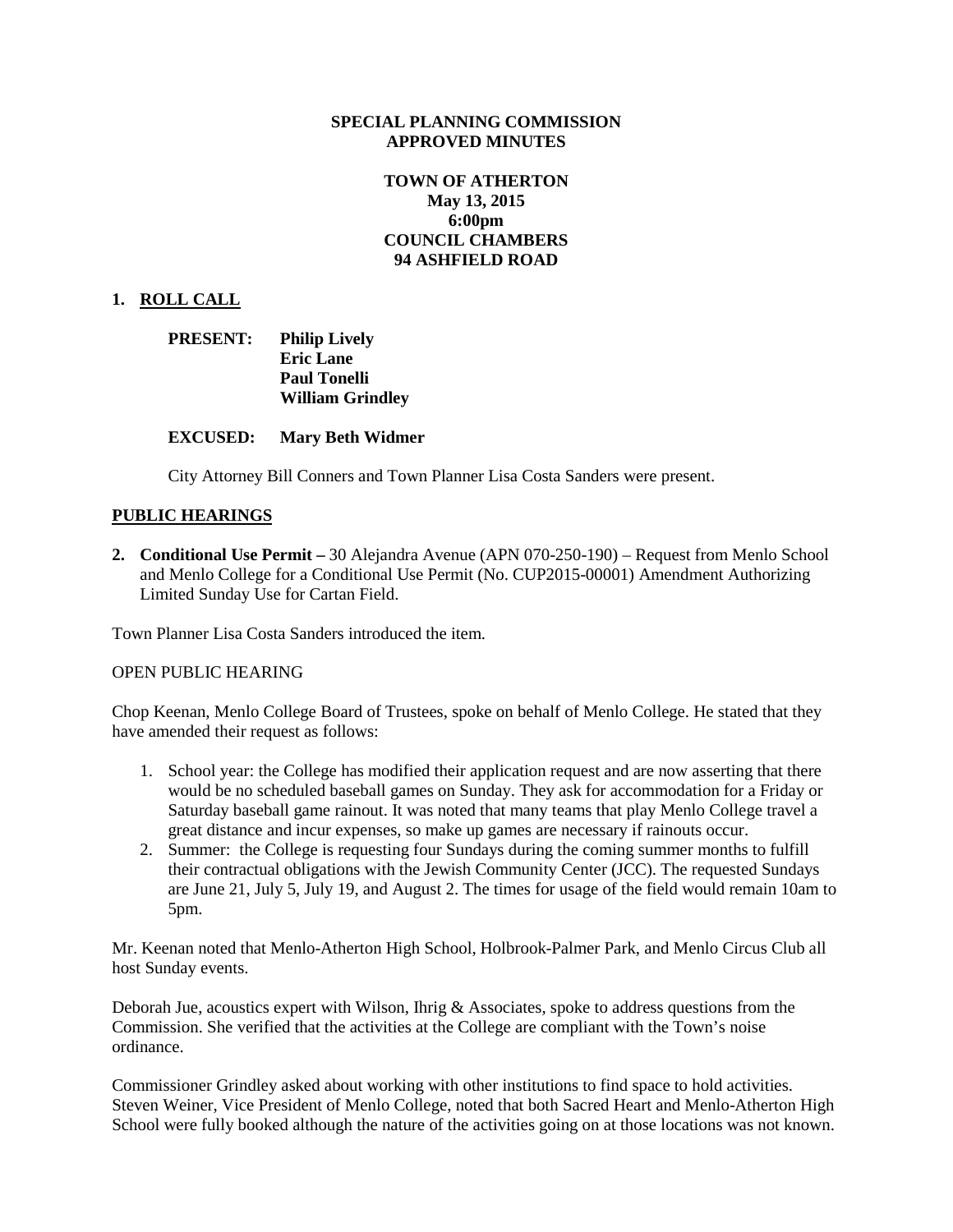Commissioner Grindley asked about the Julie Foudy soccer camp that was scheduled. Steven Weiner answered that that specific camp was rescheduled.

The Commission asked how many baseball home games occur in a full season for Menlo College. Steven Weiner answered that it was between eight and ten games. Chair Lively asked how many innings need to be played for a game to be considered complete. Steven Weiner answered that the number of innings is seven.

The Commission asked for specifics about the scheduling of games. Steven Weiner answered that the Menlo College baseball season starts in early January. The games are typically scheduled on Friday and Saturday. The start time is typically noon but games as part of a double-header start at 11am.

Commissioner Grindley asked if the neighbors have seen the new proposal. Chop Keenan answered that there has not been consensus with the neighbors.

Chair Grindley noted that the neighbors should have a chance to see the new proposal and weigh in.

Rich Thesing, Atherton resident, spoke in opposition to allowing commercial camps to operate at Menlo College. He noted that they are larger than normal camps, they are noisy and they tend to have more participants. He has a problem with commercial activities being allowed on the field.

Stuart Rosenberg, 1 Brittany Meadows, commented that Menlo School closes Wunderlich Field on Sundays and it is a blessing. He understands the position the College is in but empathizes with the neighbors. He asked if there was a possibility that there would be a double-header on a Sunday that was used to play a rained out game. Chop Keenan noted that the field would only be used between 10am and 5pm in the event of a rain out.

Paul Getty, Atherton resident, spoke against the proposed exceptions to the 1965 conditional use permit. He noted significant encroachments since 1965 and feels that Sunday should be a day of rest. He remarked that the College has not made a compelling case for Sunday use. Additionally, he would like the Commission to look into the practice of the College hosting for-profit camps on any day.

Commissioner Grindley asked if he has any evidence that the school knowingly violated the 1965 CUP. Mr. Getty responded that he has anecdotal evidence as he lives adjacent to the field and has seen infrastructure improvements and activity increase.

Mike Greenberg, 2 Brittany Meadows, spoke in opposition to the exception. He noted that during the school year there is some relief from field usage but during the summer the camps are all day. He commented that there is a high portion of Sundays where the backyard of College neighbors is unusable. He added that one day a week with no activity on the field is not unreasonable.

Chair Lively clarified that the College is asking for only four Sundays in the summer. Mike Greenberg noted that four Sundays is a third of the Sundays in the summer. He also would like the idea of for-profit camps on the fields to be investigated.

Richard Moran, President of Menlo College, spoke on behalf of the College's request. He noted two distinct differences:

- 1. The Menlo College teams are not playing local teams so rainouts can be very costly to visiting teams.
- 2. The College is a residential campus. The students are also residents of Atherton.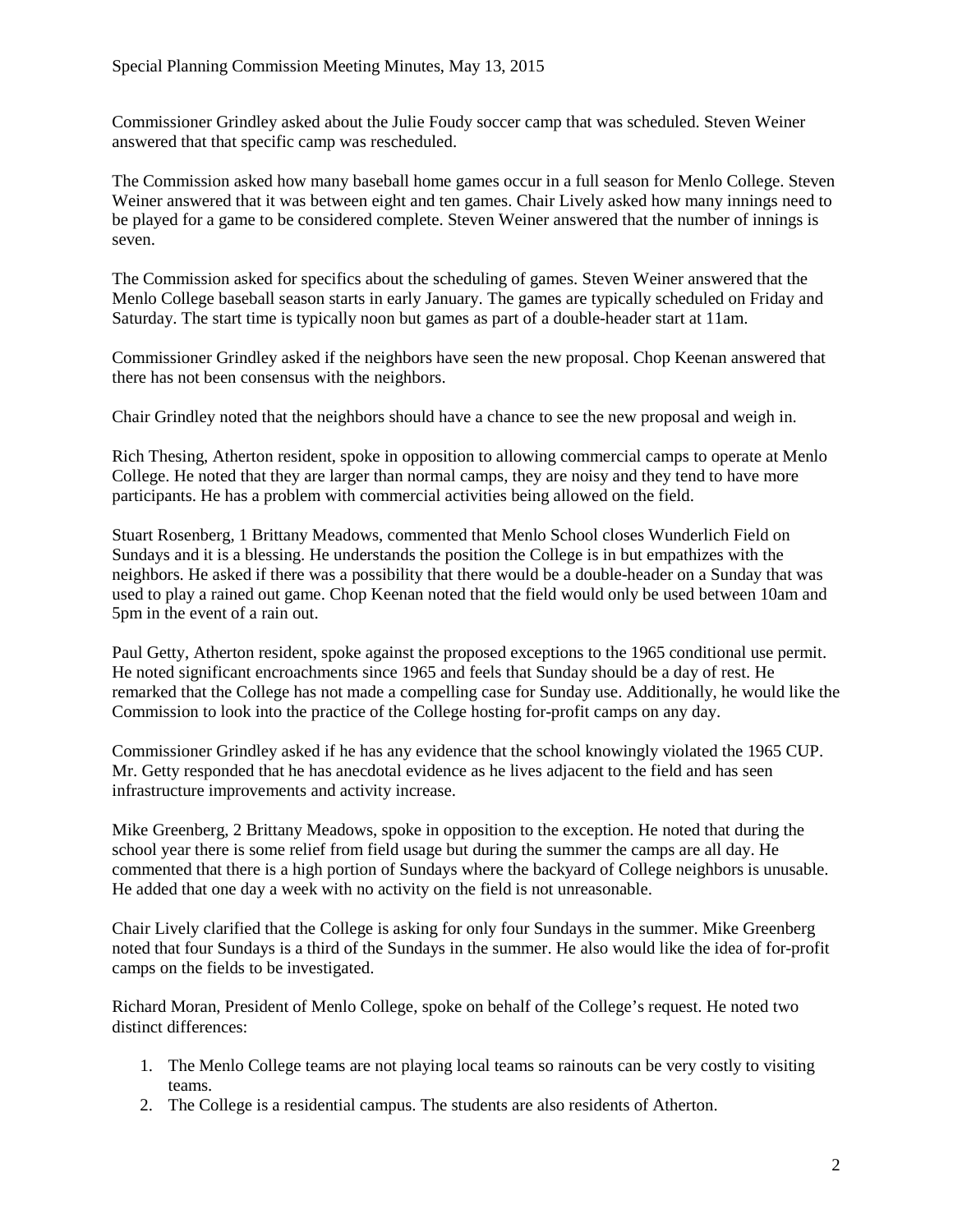Commissioner Lane asked for clarification on when the summer camps occur. Steven Weiner answered that the camps run from approximately May 15 until August 2.

Commissioner Tonelli asked what types of camps are held on the campus. Steven Weiner answered that there are sports camps, outdoor camps, and academic camps.

Commissioner Lane asked how many days of noise there are. Steven Weiner answered that between May 15 and August 2 there would be about 50 days of camp. Most of these camps occur between 10am and 3pm.

Commissioner Tonelli asked for details about the AYSO coaching camp on August 2. Steven Weiner answered that it is basic instruction for AYSO coaches including soccer drills and instruction.

Commissioner Grindley asked what percentage of the College's total revenue the camps contribute. Steven Weiner answered 5%.

Commissioner Lane asked about the activities scheduled for July 5. He noted that it is on holiday weekend that would typically be a time when families use their backyards to entertain. Steven Weiner answered that Wunderlich field is under construction and they have exhausted other options. Chop Keenan noted that all activities are noise compliant.

Deborah Jue, acoustic engineer gave an overview of the noise studies completed by her firm.

Chair Lively asked why the noise reading was taken away from the property line. Deborah Jue explained that noise readings must be taken away from structures that will provide bounce back so the reading was moved out about five feet from a solid fence.

Chair Lively asked why the readings were taken from 7am to 7pm when the noise ordinance covers from 7am to 10pm. Deborah Jue noted that the readings are not taken after 7pm because there is no field activity during those hours.

City Attorney, Bill Conners, explained the Town's noise ordinance and how it is interpreted.

Deborah Jue explained the nature of repetitive peaks in relation to the noise ordinance and the readings that were taken.

# CLOSE PUBLIC HEARING

Discussion ensued about the College's request for an exception. The Commission determined that no decision could be made without a more complete and detailed proposed summer schedule.

**MOTION to continue the item to the next regularly scheduled Planning Commission meeting on May 27, 2015, with the request that Menlo College provide a comprehensive schedule of the proposed Sunday-use calendar.**

**M/S Lane/Lively Ayes: 4 Noes: 0**

**3. ADJOURN -** The meeting adjourned at 7:24pm.

Respectfully Submitted: